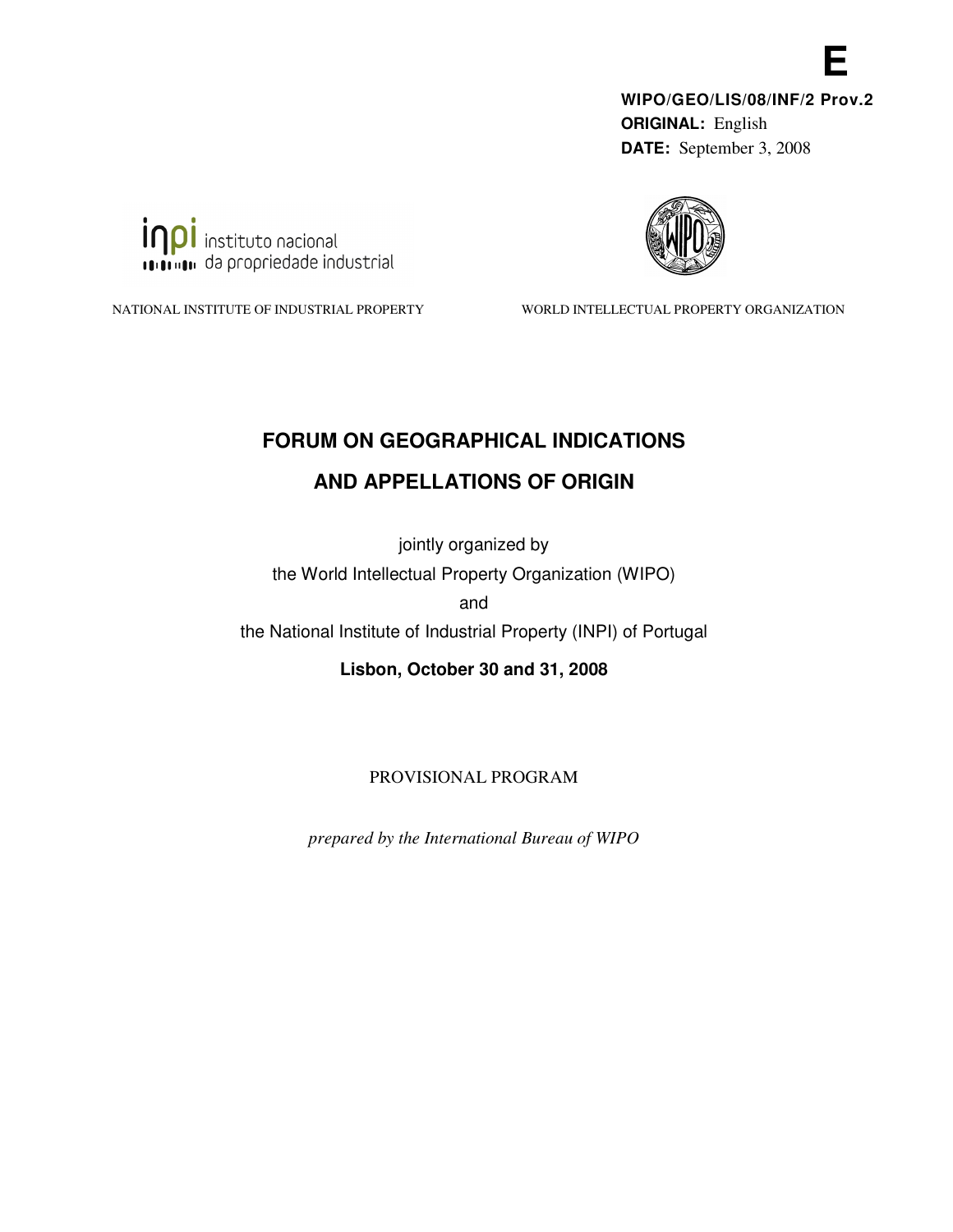### WIPO/GEO/LIS/08/INF/2 Prov.2 page 2

### Thursday, October 30, 2008

| $15.00 - 16.00$ | Registration                                                                                                           |                                    |                                                                                                                                                                       |
|-----------------|------------------------------------------------------------------------------------------------------------------------|------------------------------------|-----------------------------------------------------------------------------------------------------------------------------------------------------------------------|
| $16.00 - 16.15$ | Opening addresses by:                                                                                                  |                                    |                                                                                                                                                                       |
|                 | Property (INPI), Lisbon                                                                                                |                                    | Mr. António Campinos, President, National Institute of Industrial                                                                                                     |
|                 | Mr. Ernesto Rubio, Assistant Director General, World Intellectual<br>Property Organization (WIPO), Geneva, Switzerland |                                    |                                                                                                                                                                       |
| $16.15 - 18.15$ | Theme One:                                                                                                             | Agreement?                         | Need for Amendments or a Revision of the Lisbon                                                                                                                       |
|                 |                                                                                                                        | Moderator:                         | Mr. Ernesto Rubio, WIPO                                                                                                                                               |
|                 |                                                                                                                        |                                    | Renewed Interest in the Lisbon System                                                                                                                                 |
|                 |                                                                                                                        | Speaker:                           | Chair of the Lisbon Union Assembly,<br>France                                                                                                                         |
|                 |                                                                                                                        |                                    | Built-in Flexibilities of the Lisbon System: Need to<br>Amend the Regulations                                                                                         |
|                 |                                                                                                                        | Speaker:                           | Mr. Matthijs Geuze, Senior Counsellor,<br>Office of the Assistant Director General,<br>Sector of Trademarks, Industrial Designs<br>and Geographical Indications, WIPO |
|                 |                                                                                                                        |                                    | Challenges to the Lisbon System                                                                                                                                       |
|                 |                                                                                                                        | Speaker:                           | Mr. Mihály Ficsor, Deputy Director<br>General, Hungarian Patent Office,<br><b>Budapest</b>                                                                            |
|                 |                                                                                                                        | The Lisbon System: What Way to Go? |                                                                                                                                                                       |
|                 |                                                                                                                        | Speaker:                           | Mr. António Campinos, INPI                                                                                                                                            |
| $18.15 - 18.45$ | Discussion and Conclusions                                                                                             |                                    |                                                                                                                                                                       |
| $19.00 - 20.30$ | Reception offered by Portuguese Producers                                                                              |                                    |                                                                                                                                                                       |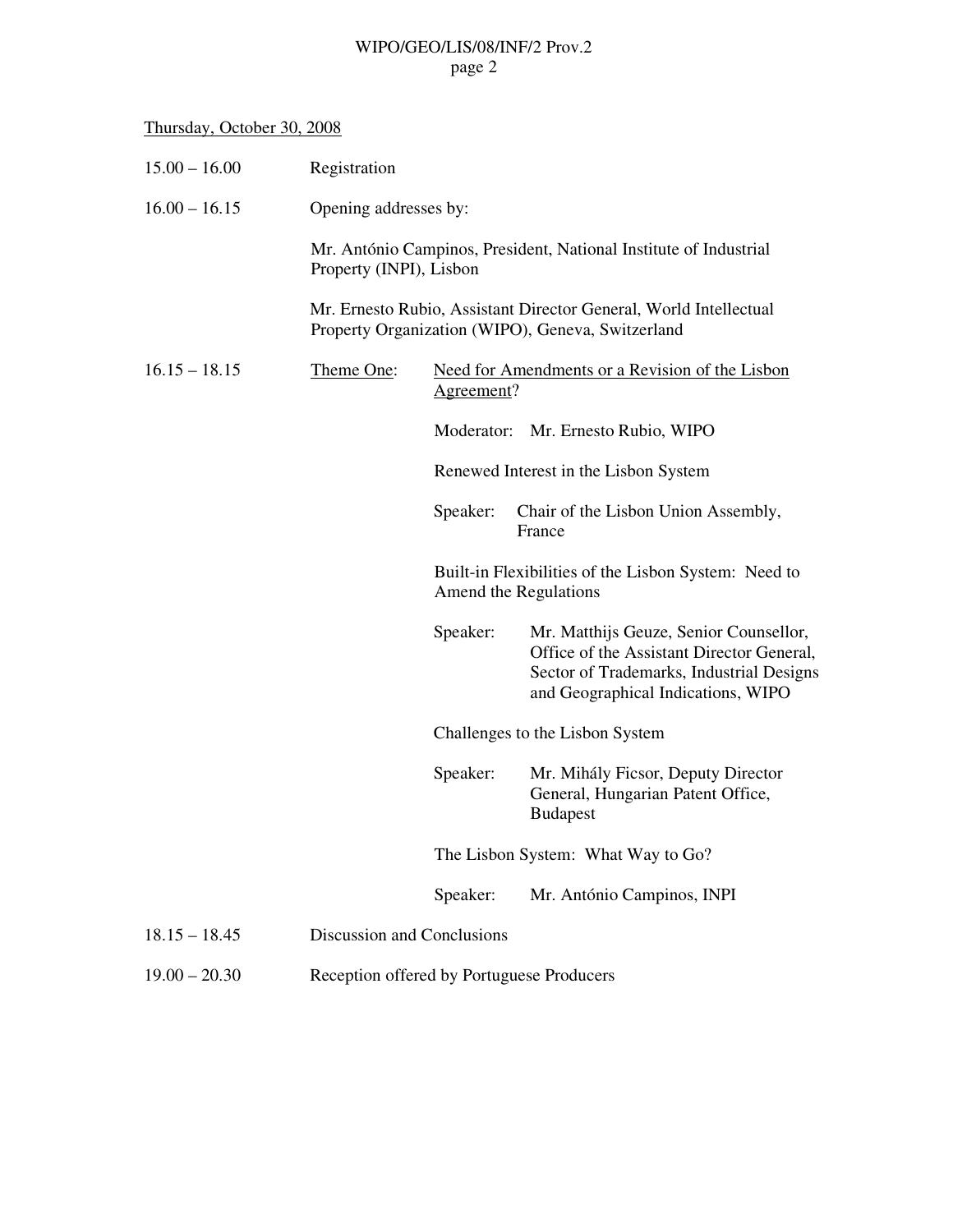### WIPO/GEO/LIS/08/INF/2 Prov.2 page 3

Friday, October 31, 2008

| $10.00 - 11.15$ | Theme Two:          | Geographical Indications and Appellations of Origin<br>from Developing Countries                                                                                  |                                                                                                                                                 |  |
|-----------------|---------------------|-------------------------------------------------------------------------------------------------------------------------------------------------------------------|-------------------------------------------------------------------------------------------------------------------------------------------------|--|
|                 |                     | Moderator:                                                                                                                                                        | Mr. Ernesto Rubio, WIPO                                                                                                                         |  |
|                 |                     | Practical Experience with the Lisbon System                                                                                                                       |                                                                                                                                                 |  |
|                 |                     | Speaker:                                                                                                                                                          | Mrs. María de los Angeles Sánchez Torres,<br>Vice-Chair of the Lisbon Union<br>Assembly, Cuba                                                   |  |
|                 |                     | The Importance of an International Registration System                                                                                                            |                                                                                                                                                 |  |
|                 |                     | Speaker:                                                                                                                                                          | Mr. Naresh Nandan Prasad, Joint Secretary,<br>Department of Industrial Policy and<br>Promotion, Ministry of Commerce and<br>Industry, New Delhi |  |
| $11.15 - 11.30$ | Discussion          |                                                                                                                                                                   |                                                                                                                                                 |  |
| $11.30 - 11.45$ | <b>Coffee Break</b> |                                                                                                                                                                   |                                                                                                                                                 |  |
| $11.45 - 12.45$ | Theme Two:          | Geographical Indications and Appellations of Origin<br>from Developing Countries (continued)                                                                      |                                                                                                                                                 |  |
|                 |                     | The Protection of Geographical Indications and<br>Appellations of Origin in Africa – State of Play and<br>Perspectives                                            |                                                                                                                                                 |  |
|                 |                     | Speaker:                                                                                                                                                          | Mr. Paulin Edou Edou, Director General,<br>African Intellectual Property Organization<br>(OAPI), Yaoundé                                        |  |
|                 |                     | Chinese Law Provides for the Registration of Geographical<br>Indications as Certification Marks Based on a Definition<br>With Lisbon Elements: Lisbon Compatible? |                                                                                                                                                 |  |
|                 |                     | Speaker:                                                                                                                                                          | Representative from the State<br>Administration for Industry and<br>Commerce (SAIC), Beijing                                                    |  |